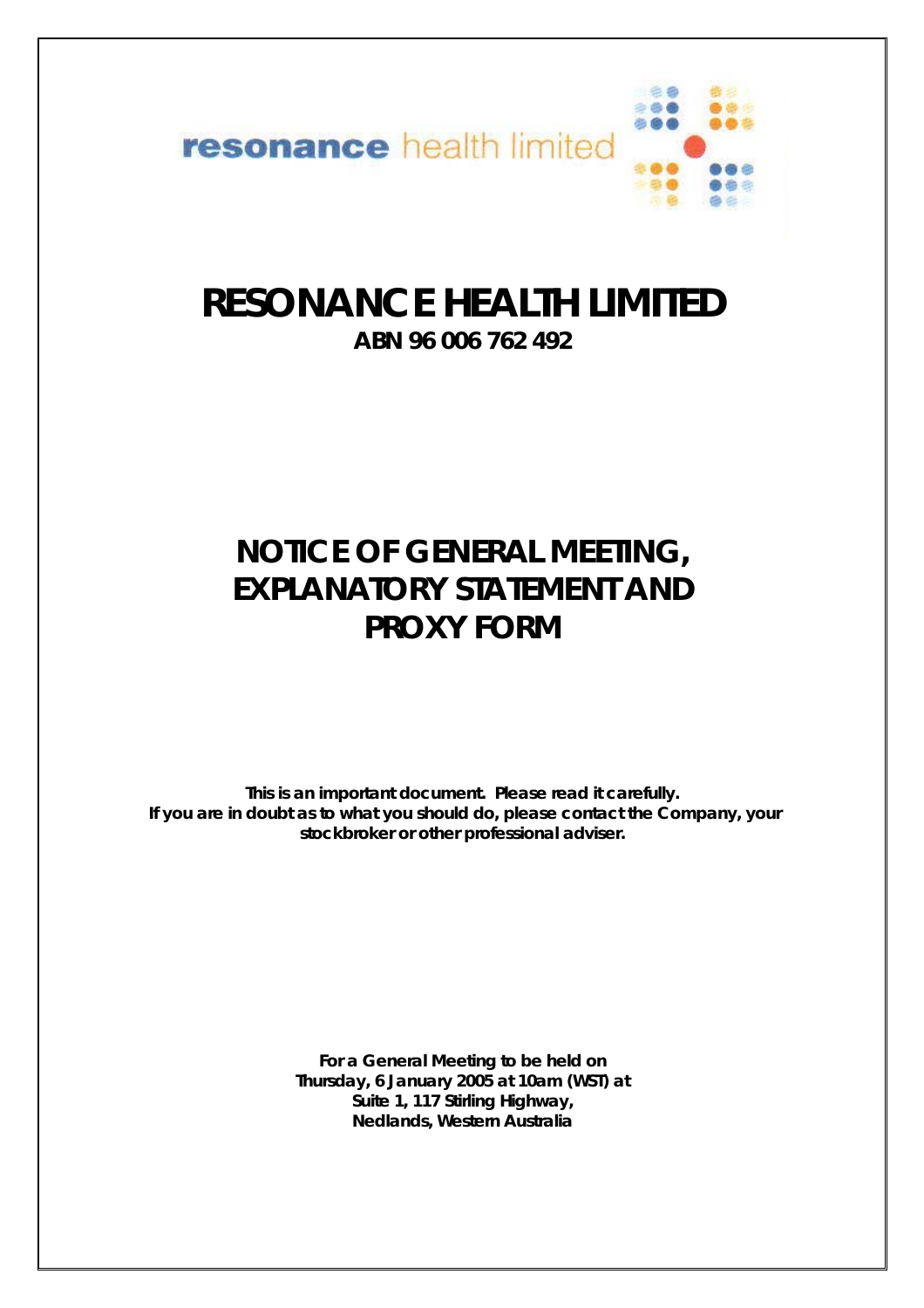#### **TIME AND PLACE OF MEETING AND HOW TO VOTE**

# **Venue**

A general meeting of the shareholders of Resonance Health Limited will be held at:

#### **Suite 1, 117 Stirling Highway, Nedlands, Western Australia**

#### **Commencing 10am (WST) on Thursday, 6 January 2005**

#### **How to Vote**

You may vote by attending the meeting in person, by proxy or authorised representative.

#### **Voting in Person**

To vote in person, attend the meeting on the date and at the place set out above. The meeting will commence at 10am (WST).

#### **Voting by Proxy**

To vote by proxy, please complete and sign the proxy form enclosed with this Memorandum as soon as possible and either:

- send the proxy form by facsimile to the Company on facsimile number (08) 9389 5944 (International: + 61 8 9389 5944); or
- **•** deliver or post the proxy form to the Company's registered office at Suite 1, 117 Stirling Highway, Nedlands, Western Australia 6009,

so that it is received not later than 10am (WST) on Tuesday, 4 January 2005. Proxy forms received later than this time will be invalid.

#### **Your proxy form is enclosed.**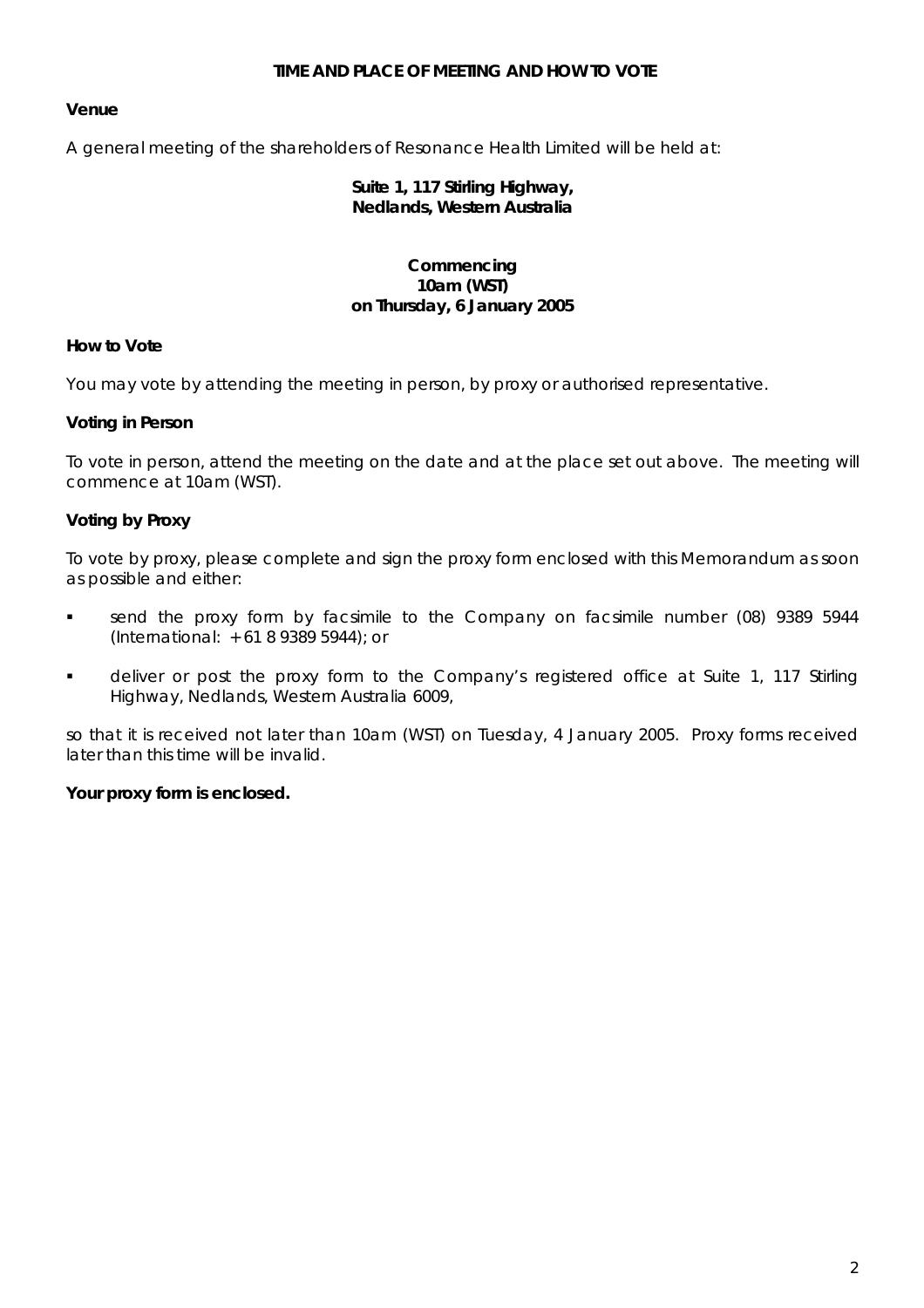#### **RESONANCE HEALTH LIMITED ABN 96 006 762 492**

# **NOTICE OF GENERAL MEETING**

Notice is given that a General Meeting of shareholders of Resonance Health Limited (**Resonance Health** or **Company**) will be held at Suite 1, 117 Stirling Highway, Nedlands, Western Australia at 10am (WST) on Thursday, 6 January 2005.

#### **AGENDA**

#### **Resolution 1 – Ratification of Previous Issue of Shares**

To consider and, if thought fit, to pass, with or without amendment, the following resolution as an **ordinary resolution**:

*"That, for the purposes of Listing Rule 7.4 of the Listing Rules of Australian Stock Exchange Limited and for all other purposes, the shareholders of the Company ratify the allotment and issue of 7,970,000 fully paid ordinary shares in the capital of the Company at an issue price of 13.5 cents each on the terms and conditions set out in the Explanatory Statement accompanying this Notice."* 

**Short Explanation:** An equity issue can be ratified by shareholders in accordance with the ASX Listing Rules. This allows the Company the flexibility to issue securities in the future up to the threshold of 15% of its total ordinary securities in any 12 month period. Please refer to the Explanatory Statement for details.

**Voting Exclusion:** The Company will disregard any votes cast on this resolution by any person who participated in the issue and any associates of those persons.

#### **Resolution 2 – Placement of Options**

To consider and, if thought fit, to pass, with or without amendment, the following resolution as an **ordinary resolution**:

*"That, for the purposes of Listing Rule 7.1 of the Listing Rules of Australian Stock Exchange Limited and for all other purposes, approval is given for the Company to allot and issue up to 7,970,000 options to acquire fully paid ordinary shares in the capital of the Company on the terms and conditions set out in the Explanatory Statement accompanying this Notice."* 

**Short Explanation:** Under the ASX Listing Rules, the Company may seek shareholder approval prior to a placement to allow it the flexibility to make future issues of securities up to the threshold of 15% of its total ordinary securities in any 12 month period. Please refer to the Explanatory Statement for details.

**Voting Exclusion:** The Company will disregard any votes cast on this resolution by any person who may participate in the proposed issue and any person who might obtain a benefit, except a benefit solely in the capacity of a security holder, if the resolution is passed, and any associates of those persons.

**DATED THIS 2ND DAY OF DECEMBER 2004** 

**BY ORDER OF THE BOARD EVAN CROSS JOINT COMPANY SECRETARY**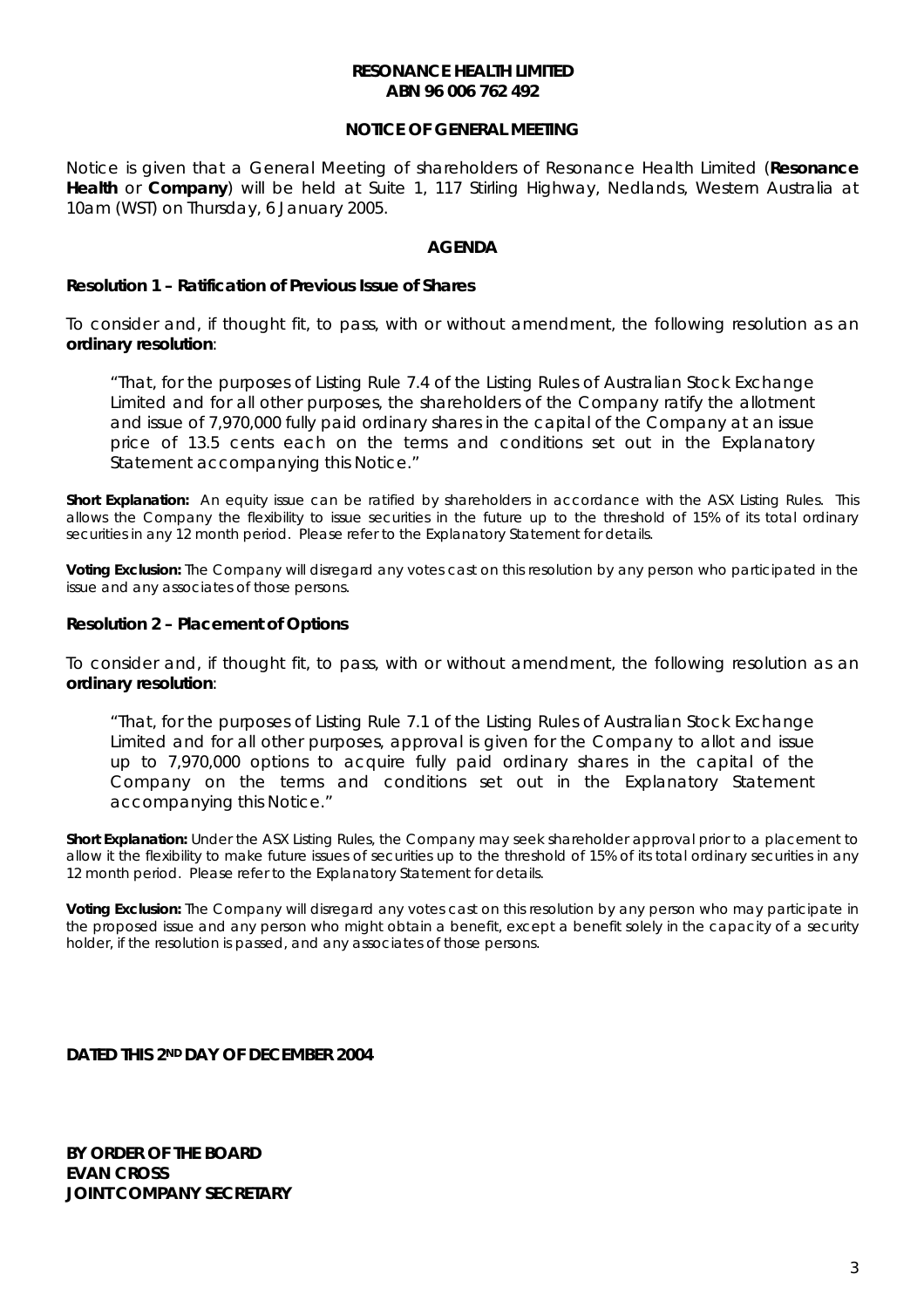# **NOTES:**

- 1. A shareholder of the Company entitled to attend and vote is entitled to appoint not more than two proxies. Where more than one proxy is appointed, each proxy must be appointed to represent a specified proportion of the shareholder's voting rights. If the shareholder appoints two proxies and the appointment does not specify this proportion, each proxy may exercise half of the votes. A proxy need not be a shareholder of the Company.
- 2. Where a voting exclusion applies, the Company need not disregard a vote if it is cast by a person as a proxy for a person who is entitled to vote in accordance with the directions on the proxy form or it is cast by the person chairing the meeting as proxy for a person who is entitled to vote, in accordance with a direction on the proxy form to vote as the proxy decides.
- 3. For the purposes of the Corporations Act, the Directors have set a snapshot date to determine the identity of those entitled to attend and vote at the General Meeting. The snapshot date is 5pm (WST) on Wednesday, 5 January 2005.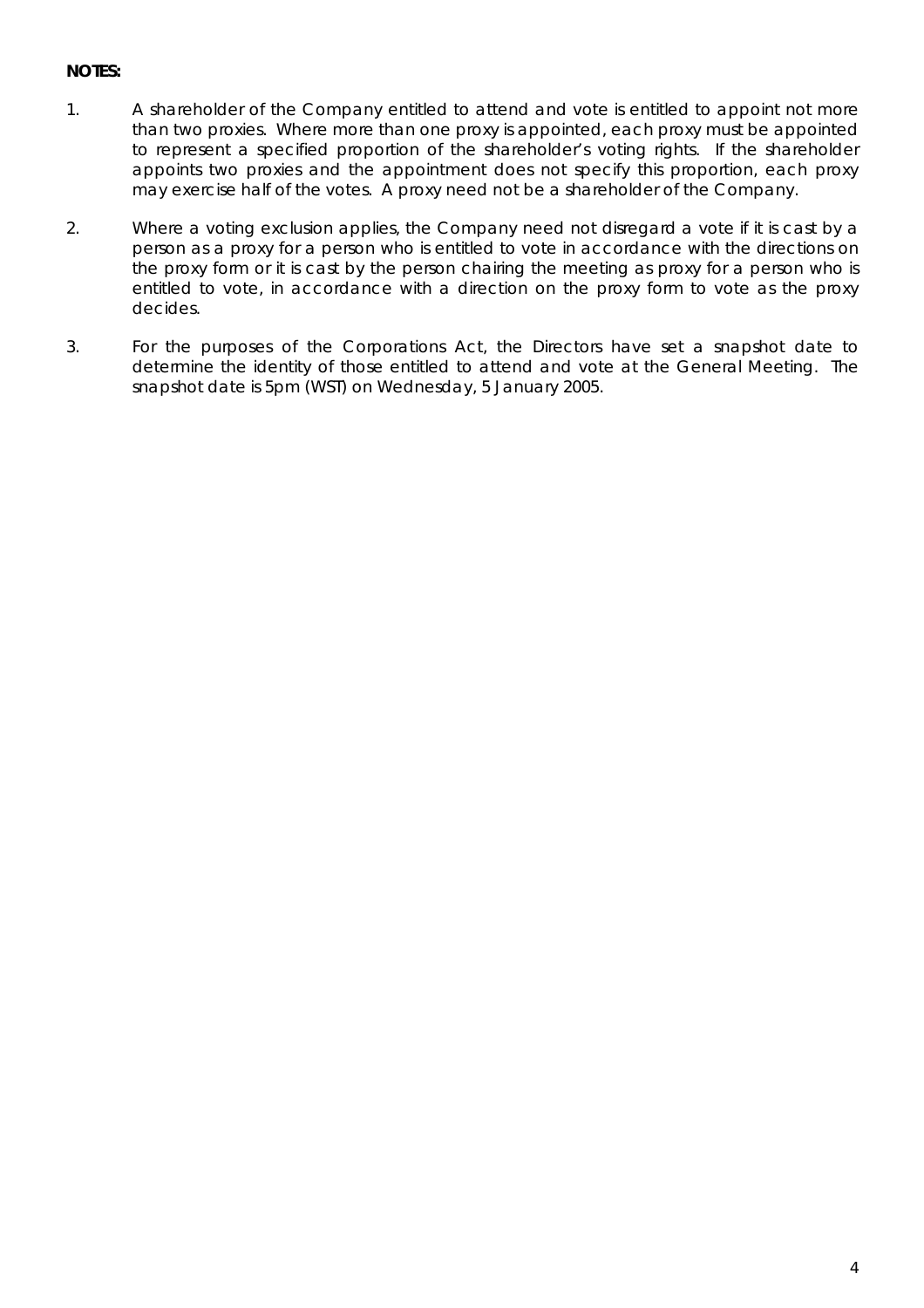#### **EXPLANATORY STATEMENT**

This Explanatory Statement and all attachments are important documents. They should be read carefully.

If you have any questions regarding the matters set out in this Explanatory Statement or the preceding Notice, please contact the Company, your stockbroker or other professional adviser.

#### **1. GENERAL INFORMATION**

This Explanatory Statement has been prepared for shareholders in connection with a General Meeting of the Company to be held on 6 January 2005.

#### **2. BUSINESS OF THE MEETING**

#### **2.1 Resolution 1 – Ratification of Previous Issue of Shares**

On 23 November 2004, the Company announced that it had completed a placement of 7,970,000 Shares at an issue price of 13.5 cents each.

ASX Listing Rule 7.1 requires that a listed company obtain shareholder approval prior to the issue of shares, or securities convertible into shares, representing more than 15% of its ordinary issued capital in any 12 month period.

ASX Listing Rule 7.4.2 sets out an exception to ASX Listing Rule 7.1. This rule provides that where a company in general meeting ratifies the previous issue of securities made without approval under ASX Listing Rule 7.1, those securities shall be deemed to have been made with shareholder approval for the purpose of ASX Listing Rule 7.1.

Shareholder ratification of the issue of securities set out below is now sought pursuant to ASX Listing Rule 7.4 to reinstate the Company's capacity to issue up to 15% of its ordinary issued capital, if required, in the next 12 months without shareholder approval.

For the purposes of ASX Listing 7.4, the following information is provided to shareholders:

- (a) the total number of Shares issued was 7,970,000 at an issue price of 13.5 cents each;
- (b) the Shares were issued to the parties set out in Schedule 1 of this Explanatory Statement;
- (c) all of the Shares were allotted and issued on 9 December 2004;
- (d) the Shares allotted and issued rank equally with the existing Shares on issue; and
- (e) the funds raised from the issue of the Shares (\$1,022,153 after 5% brokerage costs) will be utilised to provide funding:
	- (i) to the Company's 51% owned subsidiary, Inner Vision Biometrics Pty Ltd, in order to facilitate the rollout of the FerriScan<sup>TM</sup> liver iron scan technology in Australia and the UK after the test is listed by the Therapeutic Goods Administration in Australia and therefore access is gained to European markets with CE Mark certification; and
	- $(i)$  to develop the FerriScan<sup>TM</sup> technology platform for expanded uses as a non-invasive test for liver cirrhosis and fibrosis using magnetic resonance imaging.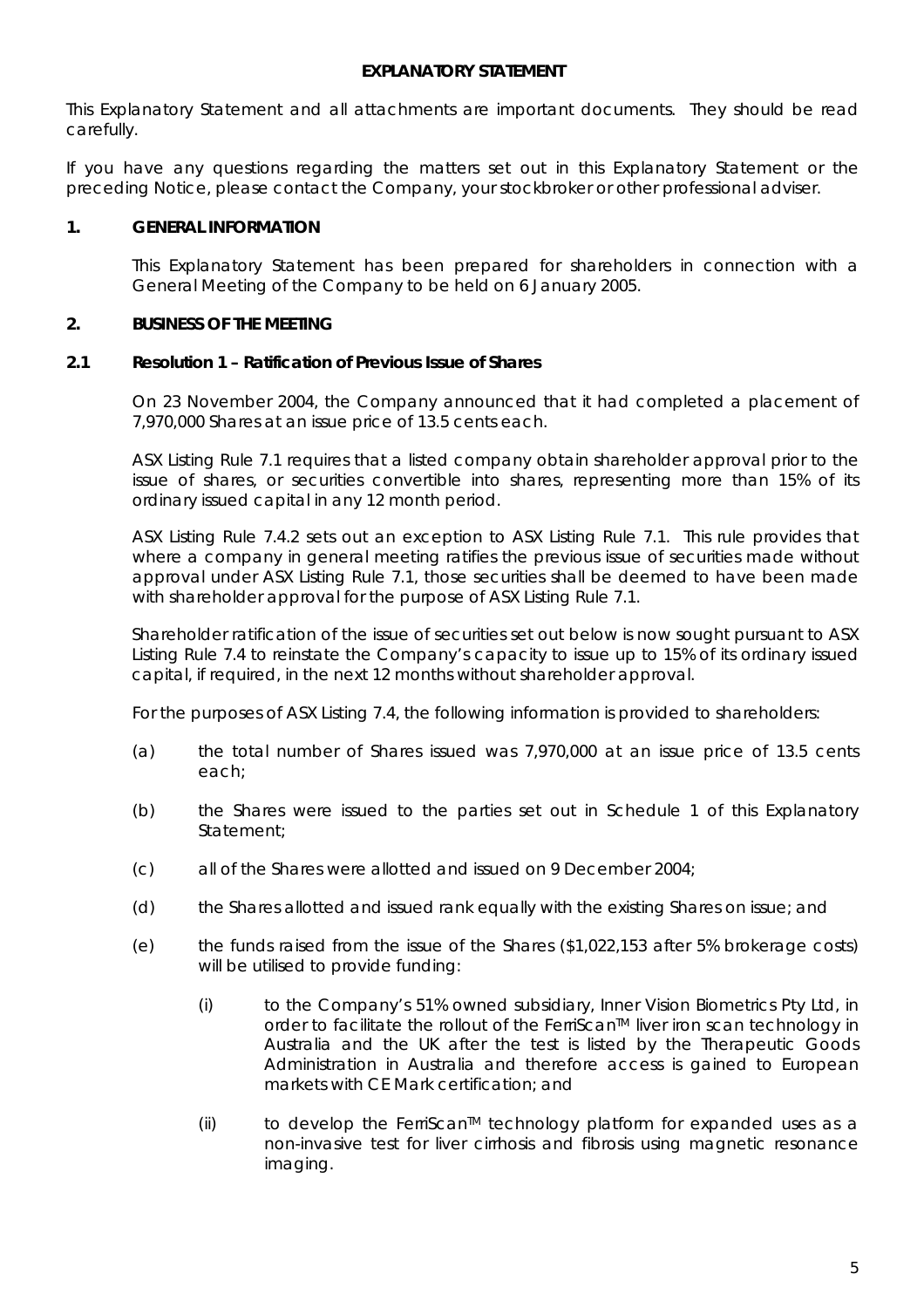# **2.2 Resolution 2 – Placement of Options**

ASX Listing Rule 7.1 provides that a company must not, subject to certain exceptions, issue during a 12 month period any equity securities, or other securities with rights of conversion to equity (such as an option), if the number of those securities exceeds 15% of the total ordinary securities on issue at the commencement of that 12 month period.

One circumstance where an issue is not taken into account in the calculation of this 15% threshold is where the issue has the prior approval of shareholders in general meeting.

The proposed placement of Options is to be approved to allow this number of securities not to be included in the calculation set out in ASX Listing Rule 7.1. This will leave the Company with the flexibility to issue equity securities in the future up to the 15% threshold.

ASX Listing Rule 7.3 requires that the following information be provided to shareholders:

- (a) the maximum number of securities to be issued will be 7,970,000 Options;
- (b) the Options will be issued no later than 3 months after the date of the General Meeting (or such later date to the extent permitted by any ASX waiver of the Listing Rules) and it is anticipated that allotment will occur on one date;
- (c) the Options will be issued for no consideration to the parties who subscribed for the Shares the subject of Resolution 1 on a 1:1 basis (as set out in Schedule 1 of this Explanatory Statement) . Accordingly, no funds will be raised from the issue; and
- (d) the Options will be allotted and issued on the terms and conditions set out in Section [2.2.1](#page-5-0) below and will rank equally with the Company's other listed options trading under ASX Code "RHTOB".

#### **2.2.1 Material Terms and Conditions of Options**

<span id="page-5-0"></span>The material terms and conditions of the Options are as follows:

- (a) each Option entitles the holder to subscribe for one Share upon payment of 40 cents per Option (**Exercise Price**);
- (b) the Options shall lapse at 5:00pm WST on 15 January 2008 (**Expiry Date**);
- (c) the Options shall be exercisable wholly or in part by notice in writing to the Company (**Exercise Notice**) at any time until the Expiry Date on payment of the Exercise Price;
- (d) there are no participating rights or entitlements inherent in the Options and holders of the Options will not be entitled to participate in new issues of capital which may be offered to shareholders during the currency of the Options. However, Option holders have the right to exercise their Options prior to the date of determining entitlements to any capital issues to the then existing shareholders made during the currency of the Options, and will be granted a period of at least 10 business days before books closing date to exercise the Options;
- (e) within 14 days of receipt of a properly executed Exercise Notice and the Exercise Price, the Company will allot and issue the Shares specified in the Exercise Notice; and
- (f) in the event of any reconstruction (including consolidation, sub-division, reduction or return) of the issued capital of the Company, the Options will be reorganised as required by the ASX Listing Rules, but in all other respects the terms of exercise will remain unchanged.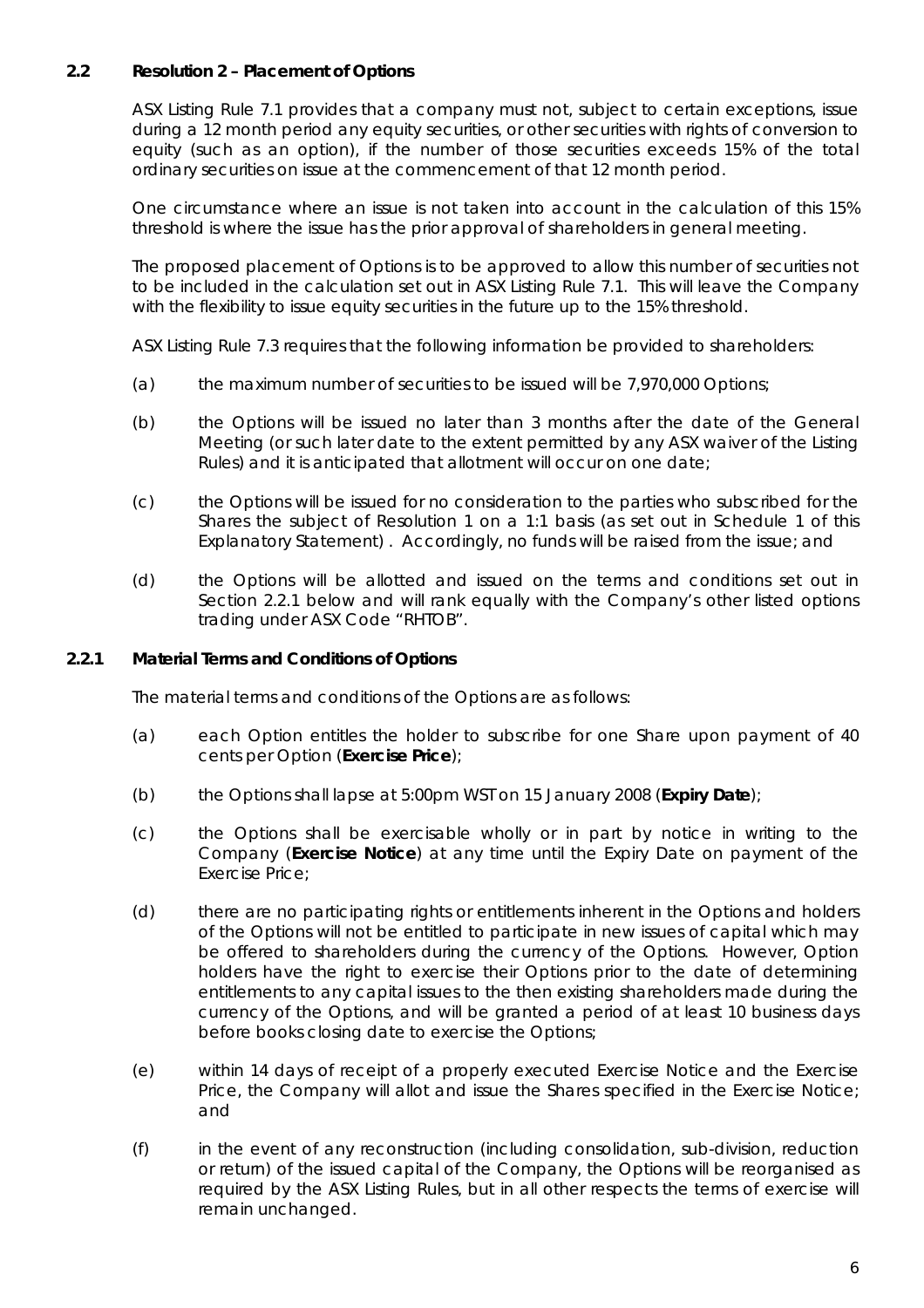# **3. ENQUIRIES**

Shareholders are invited to contact one of the Company Secretaries, Mr Evan Cross or Mr Stuart Usher on (08) 9389 5933 if they have any queries in respect to the matters set out in this Notice.

# **GLOSSARY**

**ASIC** means the Australian Securities and Investments Commission.

**ASX** means Australian Stock Exchange Limited.

**ASX Listing Rules** or **Listing Rules** means the Listing Rules of ASX.

**Company** and **Resonance Health** means Resonance Health Limited (ABN 96 006 762 492).

**Corporations Act** means the Corporations Act 2001 (Cth).

**Directors** means the current directors of the Company.

**Explanatory Statement** means the explanatory statement which forms part of this Memorandum.

**General Meeting** means the meeting convened by the Notice.

**Memorandum** means the Notice, Explanatory Statement and Proxy Form.

**Notice** means the notice of meeting which forms part of this Memorandum.

**Option** means an option to acquire a Share on the terms and conditions set out in Section [2.2.1](#page-5-0) of this Explanatory Statement.

**Share** means a fully paid ordinary share in the capital of the Company.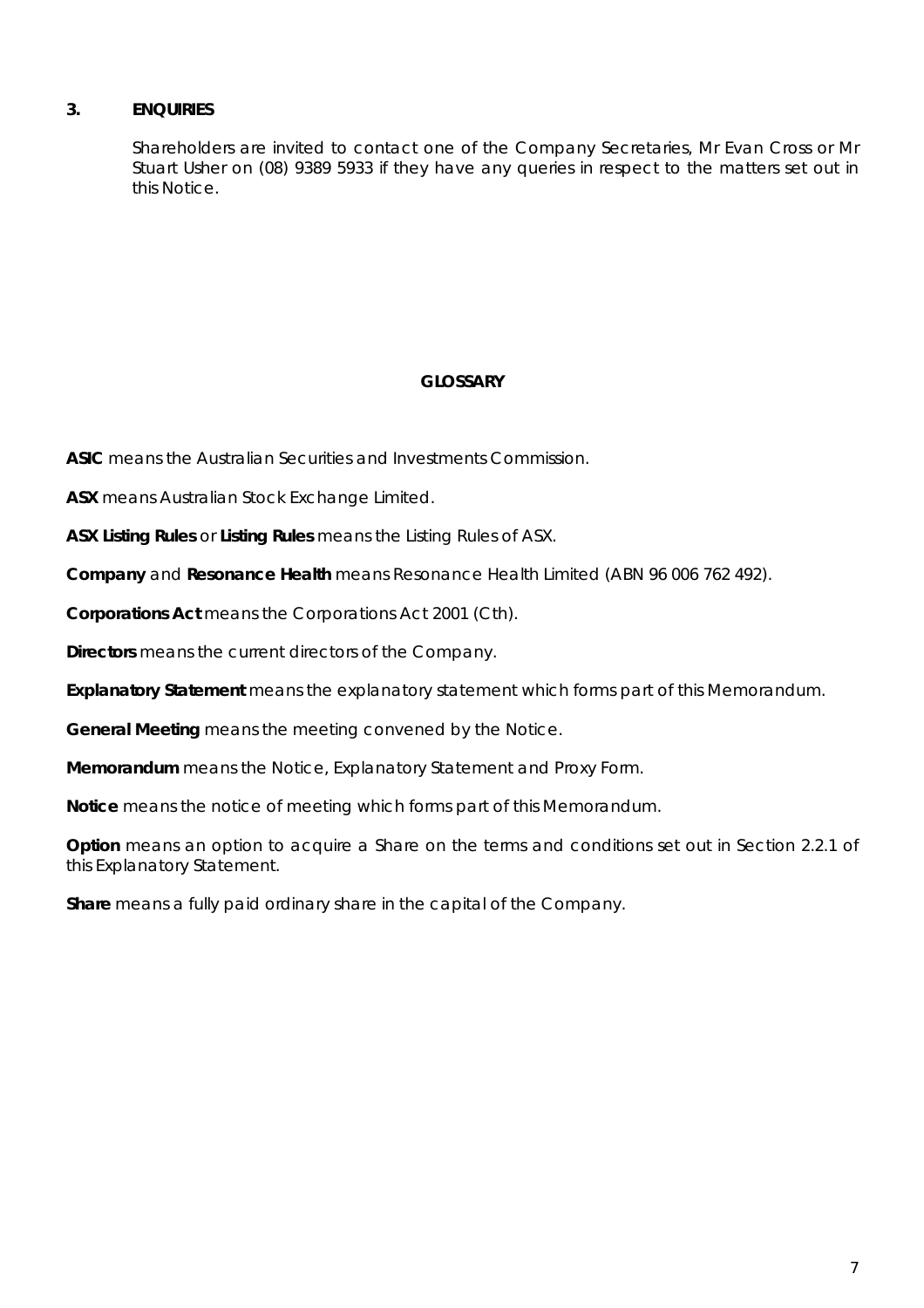#### **SCHEDULE 1**

# **ALLOTTEES OF PLACEMENT SHARES AND OPTIONS**

| Allottee                                                                                                           | Number of<br><b>Shares</b> | Number of<br><b>Options</b> |
|--------------------------------------------------------------------------------------------------------------------|----------------------------|-----------------------------|
| Coljis Pty Ltd < Coljis Superannuation Fund A/C>                                                                   | 60,000                     | 60,000                      |
| <b>Basil William Cannon</b>                                                                                        | 50,000                     | 50,000                      |
| Peter William Carty & Jean Carty<br>$\bigcup$<br>$\langle P \rangle$<br>8 <sub>k</sub><br>Carty                    |                            |                             |
| Superannuation Fund A/C>                                                                                           | 60,000                     | 60,000                      |
| E R Corporation Pty Ltd <the a="" c="" family="" rihari=""></the>                                                  | 113,000                    | 113,000                     |
| Scott Philip<br>$<$ SPJ<br>Jones & Elizabeth Anne<br>Jones<br>Superannuation Fund A/C>                             | 37,000                     | 37,000                      |
| Joan Marquet                                                                                                       | 37,000                     | 37,000                      |
| Leonard Alfred Page & Sharon Lee Page <page jones<br="">Superannuation Fund A/C&gt;</page>                         | 37,000                     | 37,000                      |
| Murray Ken Payne                                                                                                   | 75,741                     | 75,741                      |
| Randal Gavin Payne                                                                                                 | 70,000                     | 70,000                      |
| Edward Conrad Jonathan Rihari & Aniese Rihari < Jaret Super                                                        |                            |                             |
| Fund>                                                                                                              | 37,000                     | 37,000                      |
| R Russell & Associates Photogeology Pty Ltd <richards super<br="">Fund A/C&gt;</richards>                          | 90,000                     | 90,000                      |
| Simon John Rushforth & Caroloine Margaret Rushforth<br><rushforth a="" c="" fund="" superannuation=""></rushforth> | 37,000                     | 37,000                      |
| Walsh Holdings (WA) Pty Ltd < C L Walsh Super Fund A/C>                                                            | 37,000                     | 37,000                      |
| William Doropoulos ATF Doropoulos Family Trust                                                                     | 150,000                    | 150,000                     |
| Kevin Andrew Fell                                                                                                  | 149,074                    | 149,074                     |
| Nora Goodridge Investments Pty Ltd                                                                                 | 740,741                    | 740,741                     |
| Morgan & Banks Investments Pty Ltd                                                                                 | 665,741                    | 665,741                     |
| Margaret Elsie Brand                                                                                               | 75,000                     | 75,000                      |
| Allandale Pty Ltd                                                                                                  | 74,074                     | 74,074                      |
| Landpath Pty Ltd <no: 2="" account=""></no:>                                                                       | 370,370                    | 370,370                     |
| Stephen Newman                                                                                                     | 370,370                    | 370,370                     |
| Queensway Investments Pty Ltd                                                                                      | 125,000                    | 125,000                     |
| <b>Bluescope Holdings Pty Ltd</b>                                                                                  | 125,000                    | 125,000                     |
| Melissa Del Paggio ATF < The Damelle Trust>                                                                        | 74,074                     | 74,074                      |
| Lambert Mayfield Pty Ltd ATF Lambert Superannuation Fund                                                           | 162,815                    | 162,815                     |
| <b>Robert Francis Panton</b>                                                                                       | 370,500                    | 370,500                     |
| Roan Industries Pty Ltd ATF Robinson Super Fund                                                                    | 74,500                     | 74,500                      |
| Davies Nominees Pty Ltd <snape a="" c=""></snape>                                                                  | 850,000                    | 850,000                     |
| F.G<br>F.G<br>D.G<br>Heppingstone<br>Heppinstone<br>&<br>ATF<br>Superannuation Fund                                | 877,000                    | 877,000                     |
| Ausbil Dexia limited                                                                                               | 740,000                    | 740,000                     |
| Ugumjil Pty Ltd                                                                                                    | 185,000                    | 185,000                     |
| Icy Creek Investment Pty Ltd                                                                                       | 185,000                    | 185,000                     |
| Fortis Clearing Nominees Pty Ltd < Clodene Account>                                                                | 185,000                    | 185,000                     |
| Fortis Clearing Nominees Pty Ltd <delbant account=""></delbant>                                                    | 185,000                    | 185,000                     |
| <b>BWM Investments Pty Ltd</b>                                                                                     | 185,000                    | 185,000                     |
| Irrewarra Investments Pty Ltd                                                                                      | 185,000                    | 185,000                     |
| QRS Investments Pty Ltd                                                                                            | 125,000                    | 125,000                     |
| Total                                                                                                              | 7,970,000                  | 7,970,000                   |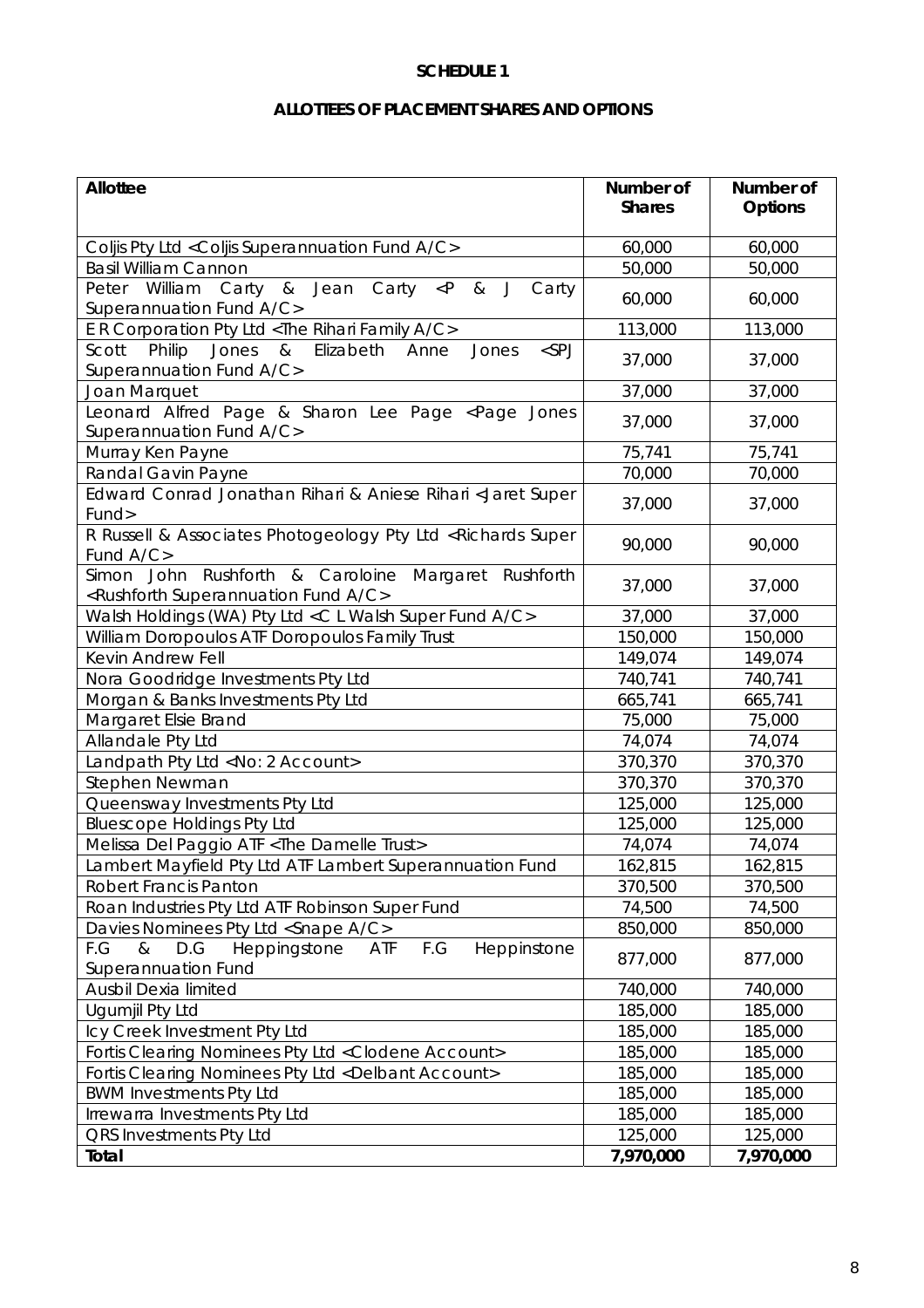#### **APPOINTMENT OF PROXY RESONANCE HEALTH LIMITED ABN 96 006 762 492**

#### **GENERAL MEETING**

I/We

being a shareholder of Resonance Health Limited entitled to attend and vote at the General Meeting, hereby

Appoint

Name of proxy

or failing the person so named or, if no person is named, the Chairman of the General Meeting or the Chairman's nominee, to vote in accordance with the following directions or, if no directions have been given, as the proxy sees fit at the General Meeting to be held at Suite 1, 117 Stirling Highway, Nedlands, Western Australia at 10am (WST) on Thursday, 6 January 2005 and at any adjournment thereof. If no directions are given, the Chairman will vote in favour of all of the resolutions.

| Voting on Business of the General Meeting                                                      |            |                |         |
|------------------------------------------------------------------------------------------------|------------|----------------|---------|
|                                                                                                | <b>FOR</b> | <b>AGAINST</b> | ABSTAIN |
| Resolution 1 – Ratification of Previous Issue of Shares<br>Resolution 2 – Placement of Options |            | $\perp$        |         |
| If you do not wish to direct your proxy how to vote, please place a mark in this box           |            |                |         |

By marking this box, you acknowledge that the Chairman may exercise your proxy even if he has an interest in the outcome of the resolution and votes cast by him other than as proxy holder will be disregarded because of the interest. The Chairman will vote in favour of all of the resolutions if no directions are given.

**YOU MUST EITHER MARK THE BOXES DIRECTING YOUR PROXY HOW TO VOTE OR MARK THE BOX INDICATING THAT YOU DO NOT WISH TO DIRECT YOUR PROXY HOW TO VOTE, OTHERWISE THIS APPOINTMENT OF PROXY FORM WILL BE DISREGARDED.**